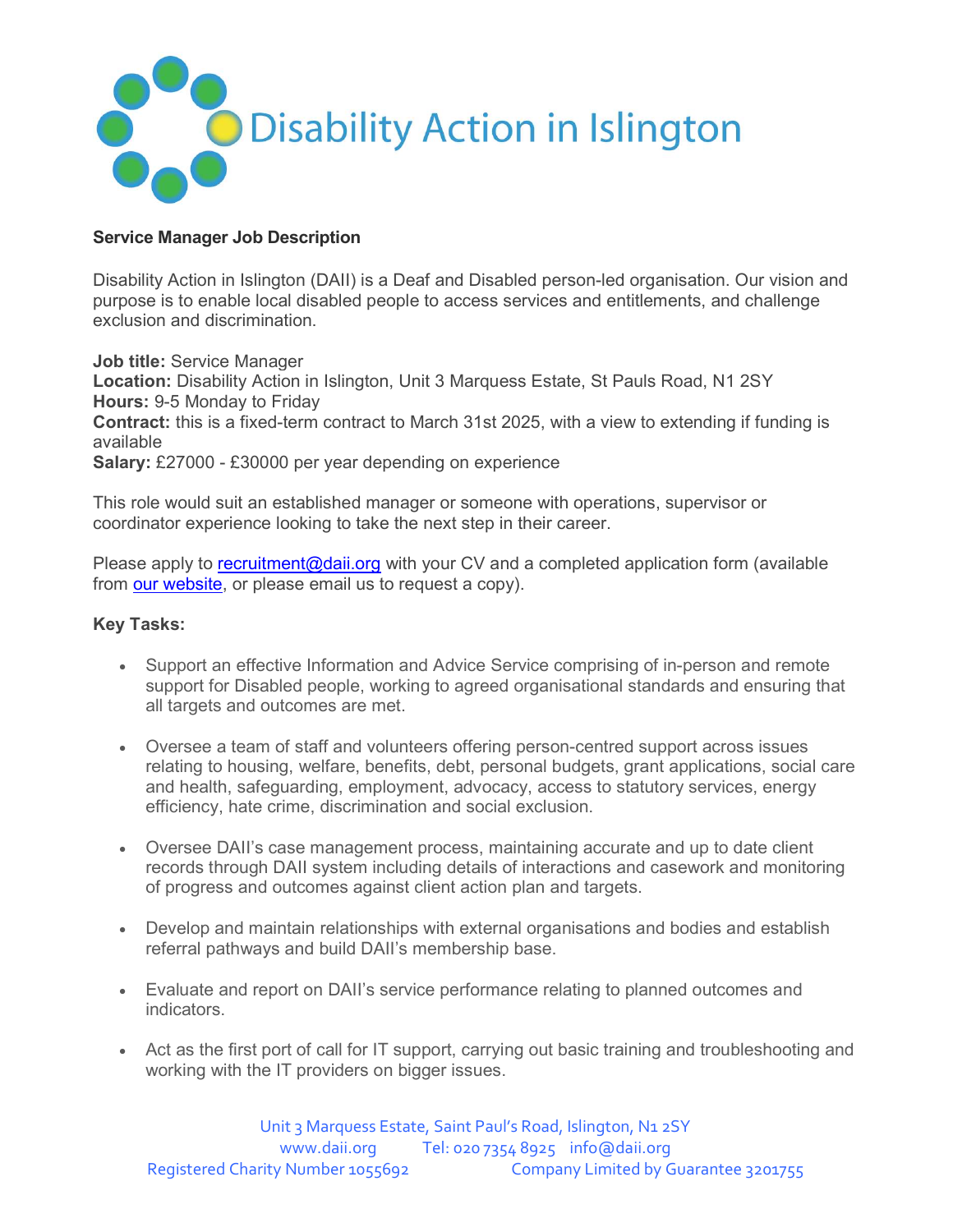- Undertake operational and administration duties in relation to the organisation and the office, responding to changing funder needs and DAII requirements.
- Develop and manage DAII's communication and publicity strategy, ensuring DAII's website and social media are kept up to date and continue to meet the needs of project beneficiaries.
- Ensure own continuing professional development by attending relevant meetings, conferences and seminars, undergoing training and any other appropriate means.

The post holder will come into contact with vulnerable adults and will therefore be subject to a disclosure check at an enhanced level prior to confirmation of employment.

This is a description of the job as it is at present. It does not form part of the contract of employment. Job descriptions are regularly reviewed and altered when necessary in conjunction with the post holder.

### Person specification

### Essential:

Strong written and verbal communication skills

Experience of working collaboratively both internally and with other organisations

Excellent ICT skills and the confidence to use, and support others in using, different ICT packages

A minimum of 12 months' experience in a management, operations or supervisor role working in an advice/support/legal setting with disabled people or other socially excluded groups

Experience of working in a multi- faceted role within a small organisation, with excellent time management skills with the ability to work flexibly, prioritise and effectively multi-task to meet deadlines

A clear understanding of the issues affecting disabled people and/or their families and carers and the support available

A good understanding of safeguarding procedures for vulnerable adults

An understanding of the purpose of outcomes monitoring and project evaluation, and the ability to report on performance and outcomes

The ability to take initiative, be self- motivating and motivate others

#### Desirable:

Proven track record of working with disabled people

Proven track record of advocating on behalf of excluded groups, supporting them to achieve positive outcomes in relation to housing, welfare, debt, personal budgets, health, employment, access to statutory services

Understanding of the Social Model of Disability